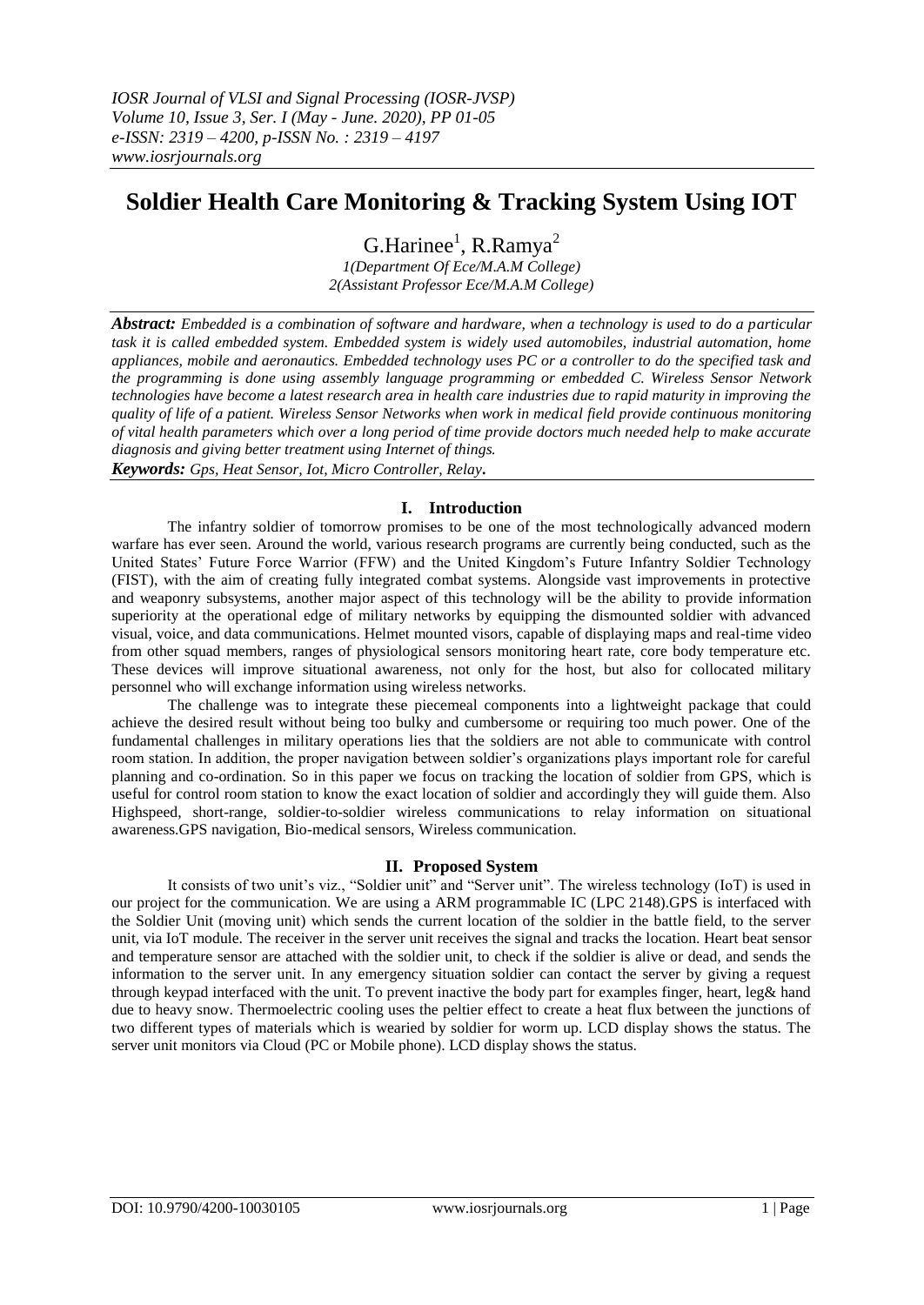**III. Block Diagram**



## **4.1. BATTERY CELLS**

## **IV. Components Description**

Battery Cells are the most basic individual component of a battery. They consist of a container in which the electrolyte and the lead plates can interact. Each lead-acid cell fluctuates in voltage from about 2.12 Volts when full to about 1.75 volts when empty. Note the small voltage difference between a full and an empty cell (another advantage of lead-acid batteries over rival chemistries).

### **Lead acid battery**

A lead-acid battery is an electrical storage device that uses a reversible chemical reaction to store energy. It uses a combination of lead plates or grids and an electrolyte consisting of a diluted sulphuric acid to convert electrical energy into potential chemical energy and back again. The electrolyte of lead-acid batteries is hazardous to your health and may produce burns and other permanent damage if you come into contact with it.

## **4.2. HEART BEAT SENSOR:**

Heart beat sensor is designed to give digital output of heat beat when a finger is placed on it. When the heart beat detector is working, the beat LED flashes in unison with each heart beat in fig.2. This digital output can be connected to microcontroller directly to measure the Beats Per Minute (BPM) rate. It works on the principle of light modulation by blood flow through finger at each pulse.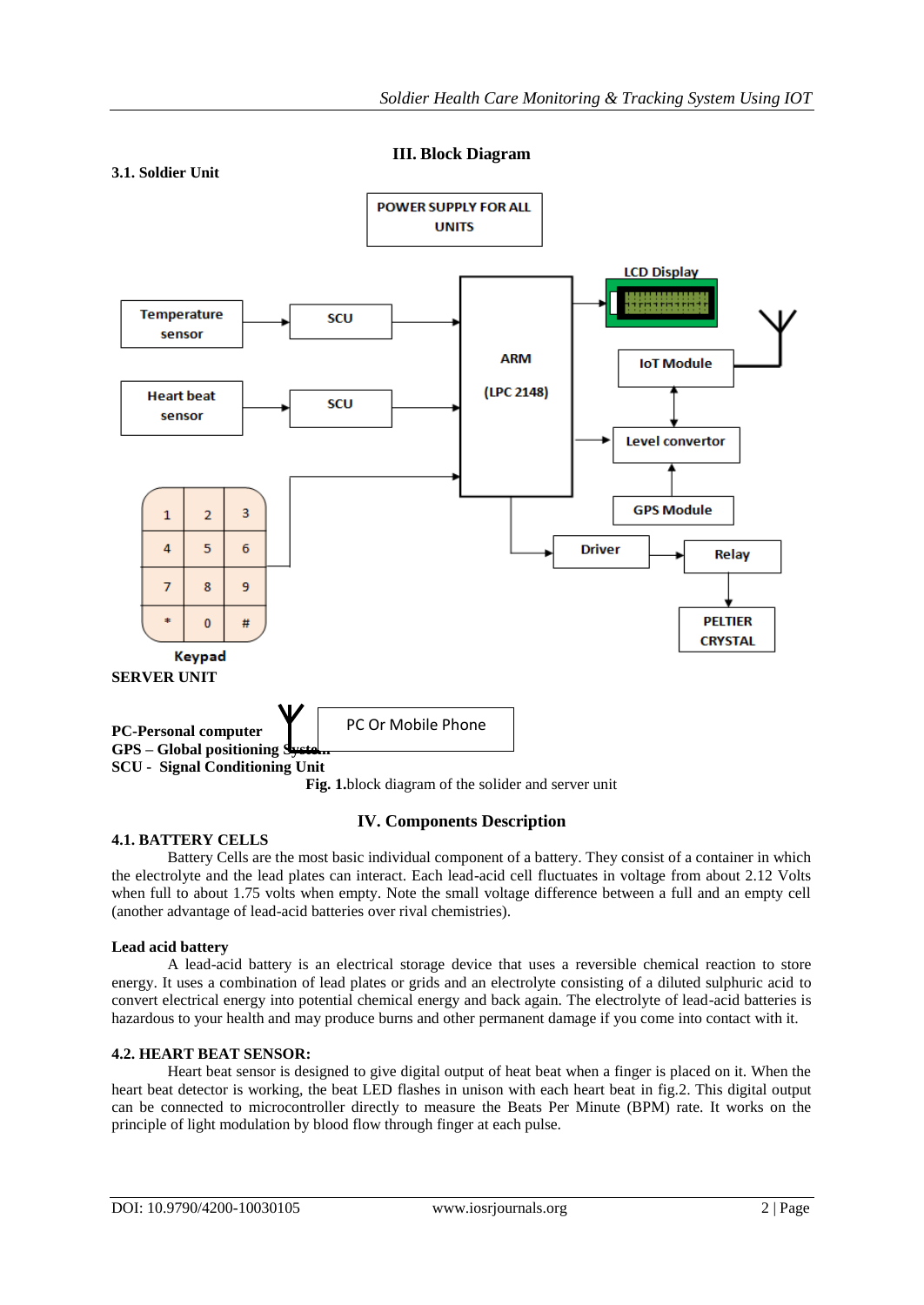

**Fig.3.**Circuit Diagram Of Heart Beat Sensor

This is a non-invasive measurement for changes in finger blood flow during wakefulness and sleep. Pulse wave amplitude (PWA) is the most frequently used parameter obtained by finger plethysmography.fig.3. PWA is directly and positively correlated to finger blood flow. The hypothesis of this study was that finger plethysmography detects pharmacologically induced changes in finger blood flow.

### **4.3. TEMPERATURE SENSOR (LM35):**

The LM35 is an integrated circuit sensor that can be used to measure temperature with an electrical output proportional to the temperature (in **<sup>o</sup>**C) in fig.4 and fig.5. The LM35 generates a higher output voltage than thermocouples and may not require that the output voltage be amplified.

# **PIN DIAGRAM:**



**Fig.4.Temperature Sensor**

TEMPERATURE SENSOR

# **CIRCUIT DIAGRAM**



**Fig.5.Circuit Of Temperature Sensor**

### **4.4. MATRIX KEYPAD**

Keypads are a part of HMI or Human Machine Interface and play really important role in a small embedded system where human interaction or human input is needed in fig.6. Matrix keypads are well known for their simple architecture and ease of interfacing with any microcontroller.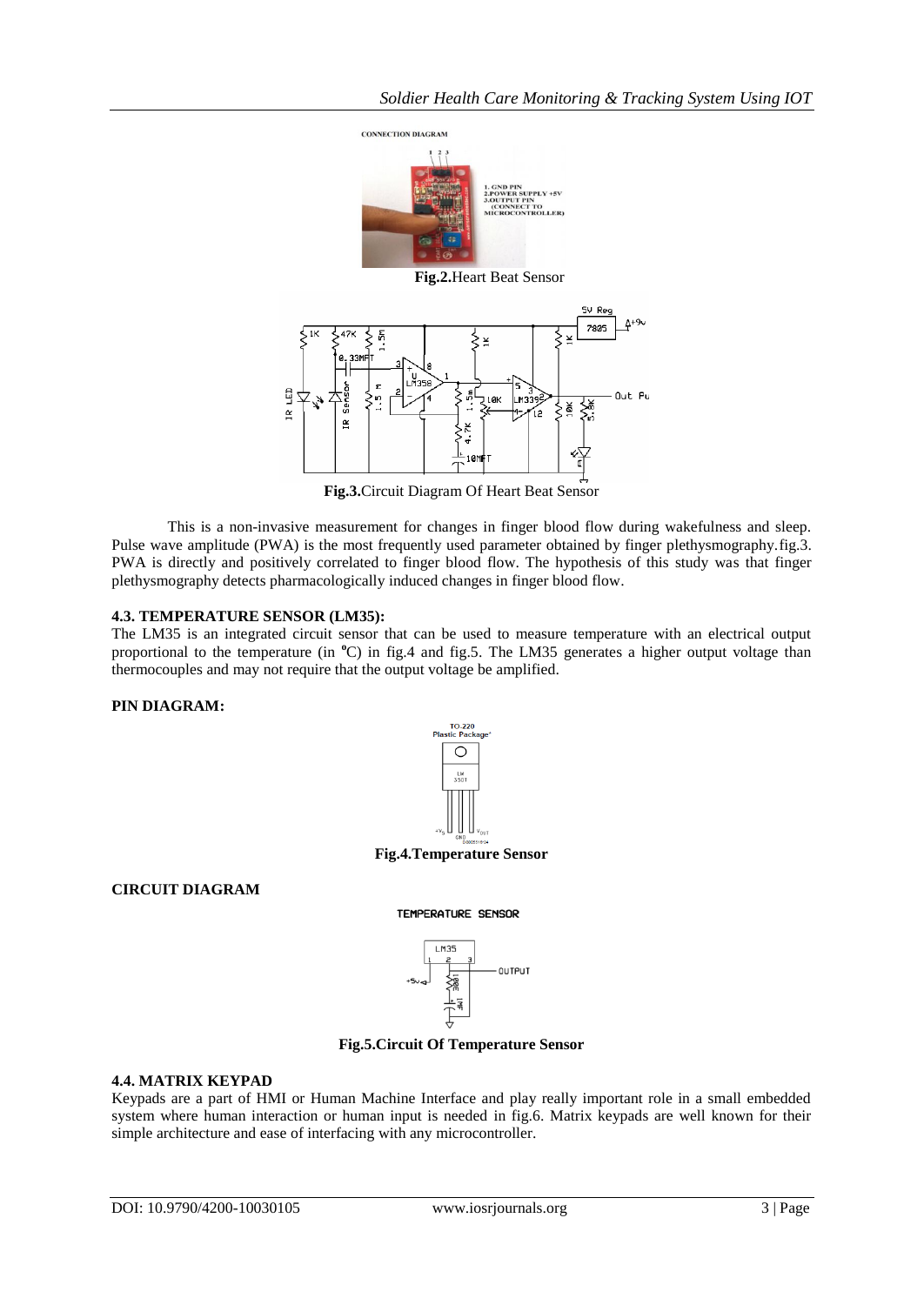

**Fig.6.Diagram Of Matrix Keypad**

## **4.5. ARM LPC 2148**

**ARM** is a family of instruction set architectures for computer processors based on a reduced instruction set computing (RISC) architecture developed by British company ARM Holdings.

A RISC-based computer design approach means ARM processors require significantly fewer transistors than typical processors in average computers. This approach reduces costs, heat and power use. These are desirable traits for light, portable, battery-powered devices—including smartphones, laptops, tablet and notepad computers), and other [embedded](http://www.engineersgarage.com/articles/embedded-systems) systems. A simpler design facilitates more efficient multi-core CPUs and higher core counts at lower cost, providing higher processing power and improved energy efficiency for servers and supercomputers.

### **4.6. Global Positioning System (GPS)**

A GPS receiver calculates its position by precisely timing the signals sent by GPS [satellites](http://en.wikipedia.org/wiki/Satellites) high above the Earth. Each satellite continually transmits messages that include the time the message was transmitted, precise orbital information (the [ephemeris\)](http://en.wikipedia.org/wiki/Ephemeris),the general system health and rough orbits of all GPS satellites (the almanac). The receiver utilizes the messages it receives to determine the transit time of each message and computes the distance to each satellite.

### **4.7. INTERNET OF THINGS (IOT)**

The **Internet of things** (**IoT**) is the network of physical devices, vehicles, home appliances and other items [embedded](https://en.wikipedia.org/wiki/Embedded_system) with [electronics,](https://en.wikipedia.org/wiki/Electronics) [software,](https://en.wikipedia.org/wiki/Software) [sensors,](https://en.wikipedia.org/wiki/Sensor) [actuators,](https://en.wikipedia.org/wiki/Actuator) and [connectivity](https://en.wikipedia.org/wiki/Internet_access) which enables these objects to connect and exchange [data.](https://en.wikipedia.org/wiki/Data) Each thing is uniquely identifiable through its embedded computing system but is able to inter-operate within the existing [Internet](https://en.wikipedia.org/wiki/Internet) infrastructure.

### **4.8. ESP8266 ARDUINO CORE**

Arduino began developing new MCU boards based on non-AVR processors like the ARM/SAM MCU and used in the Arduino Due, they needed to modify the Arduino IDE so that it would be relatively easy to change the IDE to support alternate tool chains to allow Arduino C/C++ to be compiled down to these new processors. They did this with the introduction of the Board Manager and the SAM Core in fig.7. A "core" is the collection of software components required by the Board Manager and the Arduino IDE to compile an Arduino  $C/C++$ source file down to the target MCU's machine language. Some creative ESP8266 enthusiasts have developed an Arduino core for the ESP8266 WiFi SoC that is available at the GitHub ESP8266 Core webpage.



**Fig.7.Diagram Of ESP28266 ARDUINO CORE**

## **4.9.SOFTWARE DESCRIPTION**

## **Keil SOFTWARE**

Keil provides a broad range of development tools like [ANSI](https://en.wikipedia.org/wiki/ANSI) [C](https://en.wikipedia.org/wiki/C_(programming_language)) [compiler,](https://en.wikipedia.org/wiki/Compiler) [macro assemblers,](https://en.wikipedia.org/wiki/Assembly_language#Assembler) [debuggers](https://en.wikipedia.org/wiki/Debuggers) and simulators, [linkers,](https://en.wikipedia.org/wiki/Linker_(computing)) [IDE,](https://en.wikipedia.org/wiki/Integrated_development_environment) library managers, [real-time operating systems](https://en.wikipedia.org/wiki/Real-time_operating_systems) and [evaluation boards](https://en.wikipedia.org/wiki/Evaluation_boards) for Intel 8051, [Intel MCS-251,](https://en.wikipedia.org/wiki/Intel_MCS-251) [ARM,](https://en.wikipedia.org/wiki/ARM_architecture) and [XC16x](https://en.wikipedia.org/w/index.php?title=XC16x&action=edit&redlink=1)[/C16x/](https://en.wikipedia.org/wiki/C16x)[ST10](https://en.wikipedia.org/wiki/ST10) families.